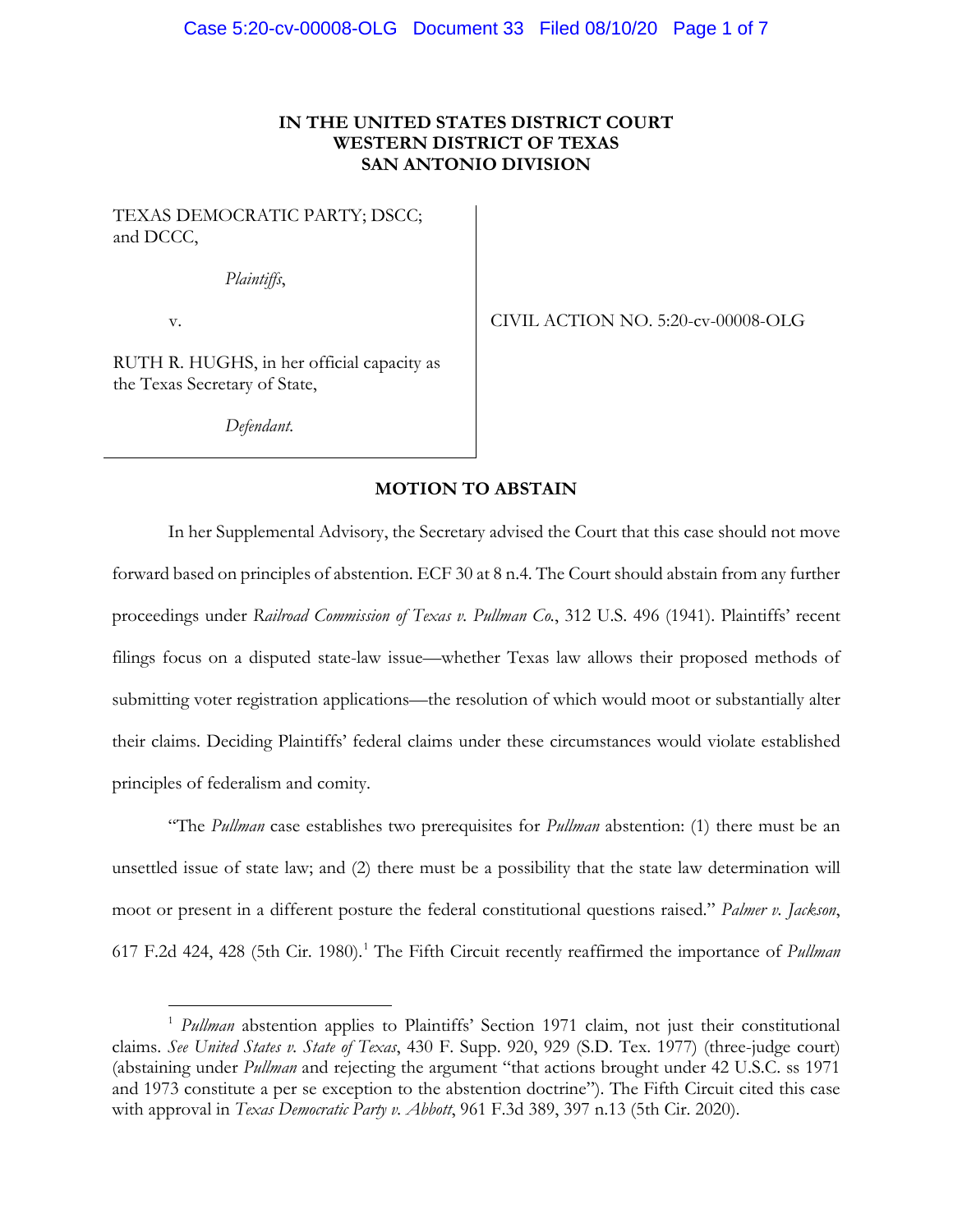### Case 5:20-cv-00008-OLG Document 33 Filed 08/10/20 Page 2 of 7

abstention in another election-law case brought by the Texas Democratic Party. It criticized "the district court's decision to forge ahead despite an intimately intertwined—and, at that time, unresolved—state-law issue." *Tex. Democratic Party v. Abbott*, 961 F.3d 389, 397 n.13 (5th Cir. 2020); *see also id.* at 419 (Costa, J., concurring in the judgment).

The first prong of *Pullman* abstention is satisfied by the state-law question permeating Plaintiffs' arguments: whether the alleged "wet signature rule" or the process described in Plaintiffs' complaint regarding a voter registration application being compiled and submitted by a third-party "app" violates state law. *See, e.g.*, ECF 26-1 at 3–4. The Secretary believes her office's statements have been well supported by state law. *See, e.g.*, Tex. Elec. Code §§ 13.002(b), 13.003. Plaintiffs disagree. Texas courts have not yet settled this issue.

The second prong of *Pullman* abstention is also met because resolution of the state-law question would moot or alter Plaintiffs' federal claims. Abstention is particularly appropriate in this case because a state-court ruling would moot or alter Plaintiffs' claims regardless of whether the state court agreed with Plaintiffs or the Secretary.

If Plaintiffs are right about state law (contrary to the Secretary's argument), then a state-court judgment would moot their federal claims. If the relevant state courts decide that state law forbids enforcement of the alleged "wet signature rule," then state and local officials will not enforce any such rule to the extent that the rule exists (which the Secretary disputes). In that event, there would be no need for this Court to rule on Plaintiffs' federal claims. *See, e.g.*, *Pullman*, 312 U.S. at 501 ("If there was no warrant in state law for the Commission's assumption of authority there is an end of the litigation; the constitutional issue does not arise.").

When a federal court predicts that state courts would prohibit the challenged action on statelaw grounds, the case "call[s] most insistently for abstention." *Harris Cty. Comm'rs Court v. Moore*, 420 U.S. 77, 84 (1975). As the Supreme Court has explained, "[i]f the state courts would be likely to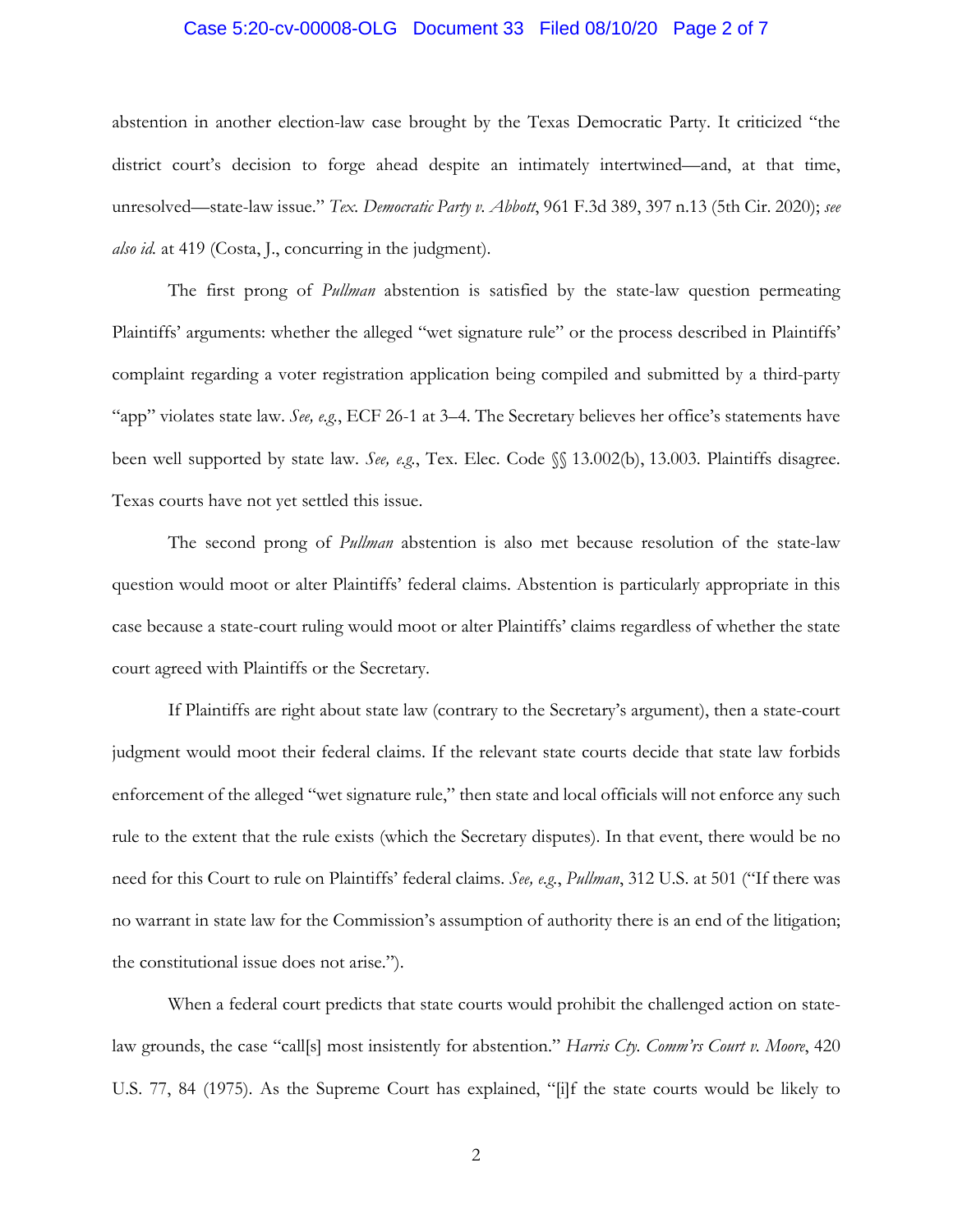### Case 5:20-cv-00008-OLG Document 33 Filed 08/10/20 Page 3 of 7

construe the statute in a fashion that would avoid the need for a federal constitutional ruling or otherwise significantly modify the federal claim, the argument for abstention is strong." *Id.* "[N]o matter how seasoned the judgment of the district court may be, it cannot escape being a forecast rather than a determination" because "[t]he last word on the meaning of" Texas law belongs "to the supreme court of Texas." *Pullman*, 312 U.S. at 499–500; *see also City Pub. Serv. Bd. v. Gen. Elec. Co.*, 947 F.2d 747, 748 (5th Cir. 1991) (explaining that federal courts are "*Erie*-bound to apply state law as state courts would do")

That alone would be sufficient for abstention. But in this case, there is more. Unlike most abstention cases, this case will be mooted or altered regardless of how the state courts resolve the state-law issue.

If Plaintiffs are wrong about state law (as the Secretary believes), then a state-court judgment would still moot their federal claims, or at least put them "in a different posture." *Palmer*, 617 F.2d at 428; *see also Tex. Democratic Party*, 961 F.3d at 397 n.13. Plaintiffs' arguments in their motion for a preliminary injunction rest on the resolution of the disputed state-law question. Indeed, their motion includes a section entitled "Texas law does not require voter registration applications to include original, wet-ink signatures." ECF 26-1 at 3–4.

Plaintiffs explain each one of their federal claims by reference to state law. According to Plaintiffs, the "wet signature rule . . . violates the Due Process Clause" because it "impos[es] additional restrictions on the voter registration process that are neither permitted by, nor consistent with, Texas law." ECF 26-1 at 18. Similarly, Plaintiffs argue that the "wet signature rule" violates the Civil Rights Act because a wet signature "is neither material nor even mandated by State law." *Id.* at 13. And Plaintiffs support their equal protection claim by arguing that "no Texas law actually states that wet signatures are required on voter registration applications." *Id.* at 15.

In their response to the Secretary's supplemental advisory, Plaintiffs doubled down on this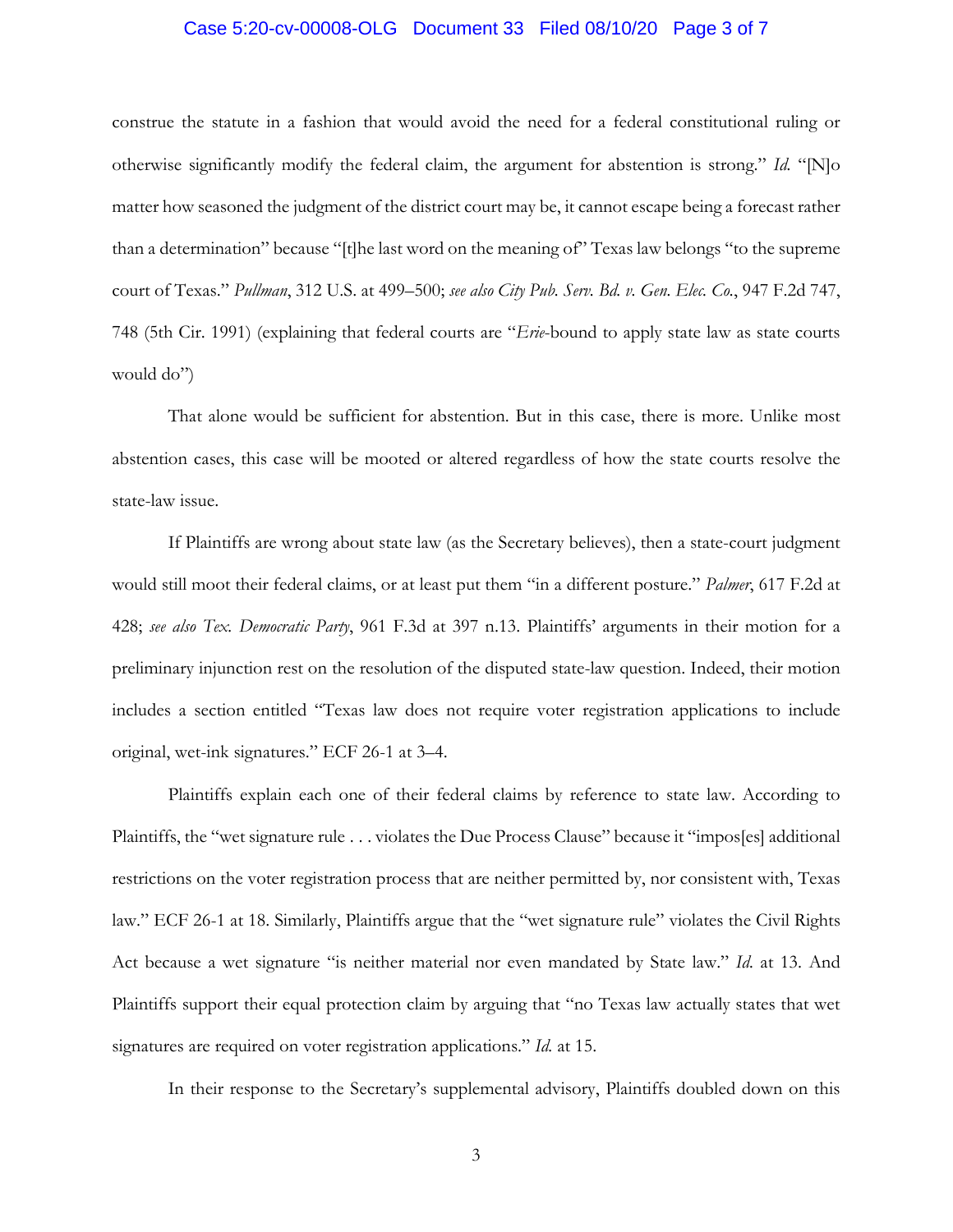### Case 5:20-cv-00008-OLG Document 33 Filed 08/10/20 Page 4 of 7

approach. They contend that no discovery is needed because, in Plaintiffs' view, this case boils down to one state-law question. For their Civil Rights Act claim, Plaintiffs argue that "the absence of any statutory requirement" under state law proves that requiring "a *wet* signature" violates federal law. ECF 31 at 2. Thus, they claim that this Court's analysis of "Texas law" in another case "effectively resolved" their federal statutory claim. *Id.* Plaintiffs argue discovery is "unnecessary to resolve the equal protection claims" because "Texas law does not even require wet signatures." *Id.* at 3. Finally, Plaintiffs argue their due process claim "can be resolved without further discovery because . . . State law does not impose [a wet signature] requirement." *Id.* at 3–4.

It is now clear that Plaintiffs' theory of this case centers on state law. A state-court ruling in the Secretary's favor (i.e., holding that state law prohibits Plaintiffs' proposed registration system) would seemingly moot all of Plaintiffs' federal claims. But it would at least substantially undercut those claims. *Pullman* abstention is appropriate because a state-court ruling "might 'at least materially change the nature of the problem.'" *Palmer*, 617 F.2d at 431 (quoting *Harrison v. NAACP*, 360 U.S. 167, 177  $(1959)$ ).

When analysis of the alleged federal rights at issue requires "focus<sup>[]</sup> on Texas law," abstention is appropriate. *Russell v. Harris County*, No. 4:19-cv-226, 2020 WL 1866835, at \*12 (S.D. Tex. Apr. 14, 2020). Here, there is no doubt that "clarification of" state law "may have a considerable impact on the posture and ultimate resolution of . . . federal issues." *Brooks v. Walker Cty. Hosp. Dist.*, 688 F.2d 334, 338 (5th Cir. 1982); *see also Moore v. Hosemann*, 591 F.3d 741, 745 (5th Cir. 2009). [2](#page-3-0)

\* \* \*

An unsettled question of state law underlies Plaintiffs' federal claims, and whichever way the state courts rule, Plaintiffs' claims will be mooted or substantially modified. If the state courts agree

<span id="page-3-0"></span><sup>&</sup>lt;sup>2</sup> For the same reasons, the Court should exercise its discretion to withhold declaratory relief until state courts have had the opportunity to resolve the state-law issue. *See* 28 U.S.C. § 2201(a) (providing that a federal court "may" issue declaratory relief).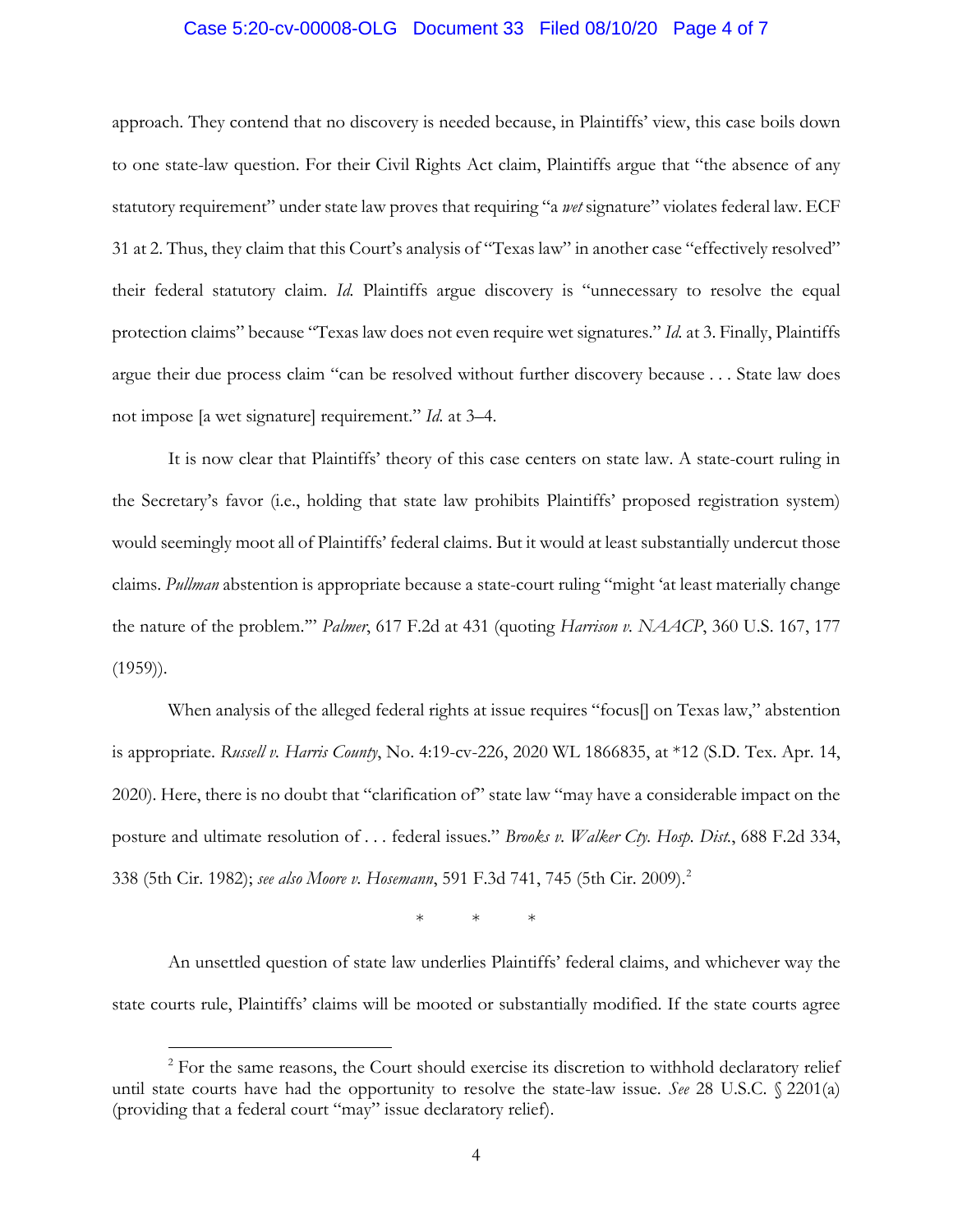# Case 5:20-cv-00008-OLG Document 33 Filed 08/10/20 Page 5 of 7

with Plaintiffs, then state and local officials will not take the actions Plaintiffs seek to prevent. And if the state courts agree with the Secretary, then Plaintiffs cannot prevail on the legal theories they have advanced in this Court. For these reasons, the Secretary respectfully requests that the Court abstain.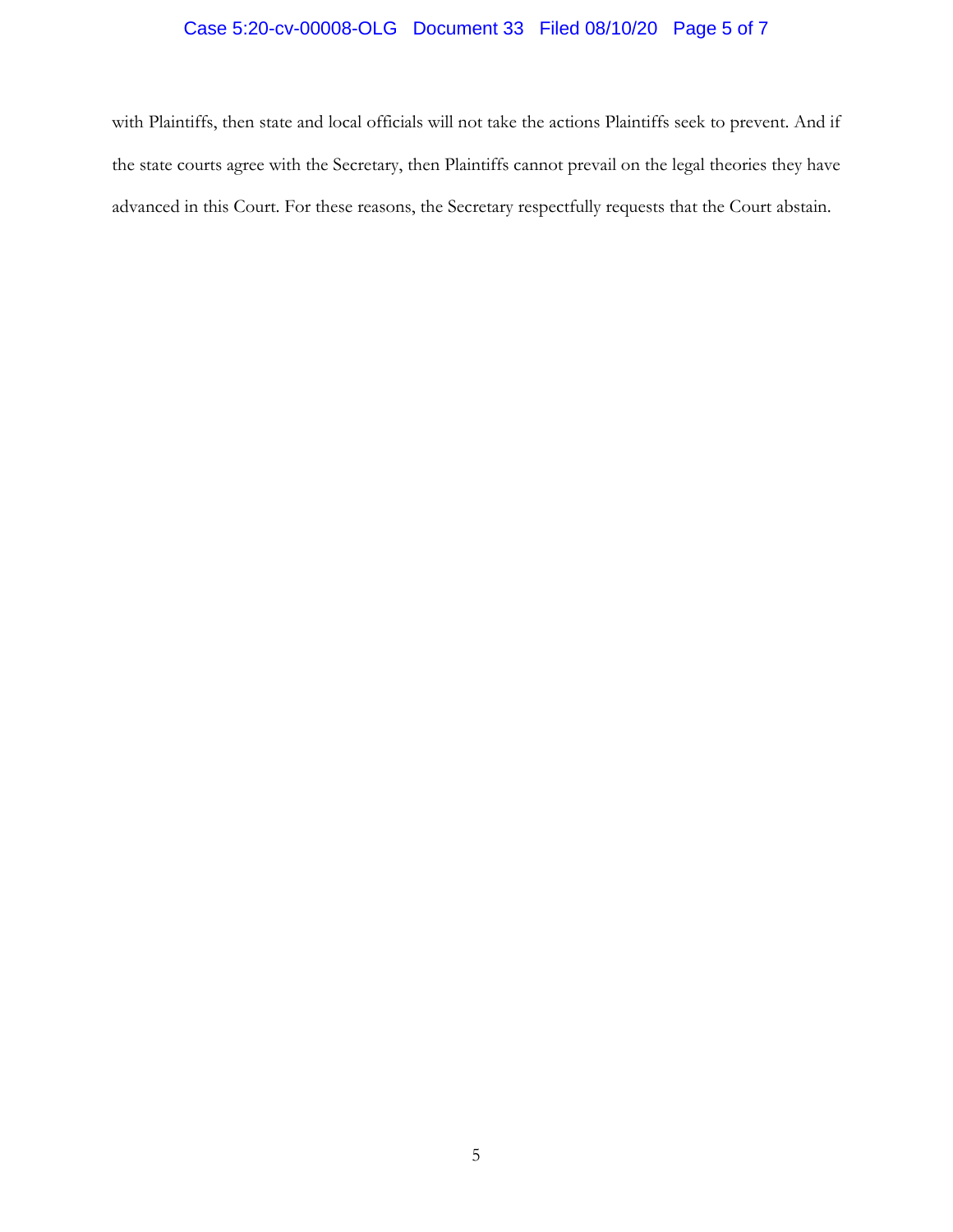### Case 5:20-cv-00008-OLG Document 33 Filed 08/10/20 Page 6 of 7

KEN PAXTON Attorney General of Texas

JEFFREY C. MATEER First Assistant Attorney General

RYAN L. BANGERT Deputy First Assistant Attorney General

Date: August 10, 2020 Respectfully submitted.

*/s/ Patrick K. Sweeten* PATRICK K. SWEETEN Associate Deputy for Special Litigation

TODD LAWRENCE DISHER Deputy Chief, Special Litigation Unit

WILLIAM T. THOMPSON Special Counsel

KATHLEEN T. HUNKER Special Counsel

CORY A. SCANLON Assistant Attorney General

Office of the Attorney General P.O. Box 12548 (MC-009) Austin, Texas 78711-2548 Tel.: (512) 936-1414 Fax: (512) 936-0545 patrick.sweeten@oag.texas.gov todd.disher@oag.texas.gov will.thompson@oag.texas.gov kathleen.hunker@oag.texas.gov cory.scanlon@oag.texas.gov

### **COUNSEL FOR THE TEXAS SECRETARY OF STATE**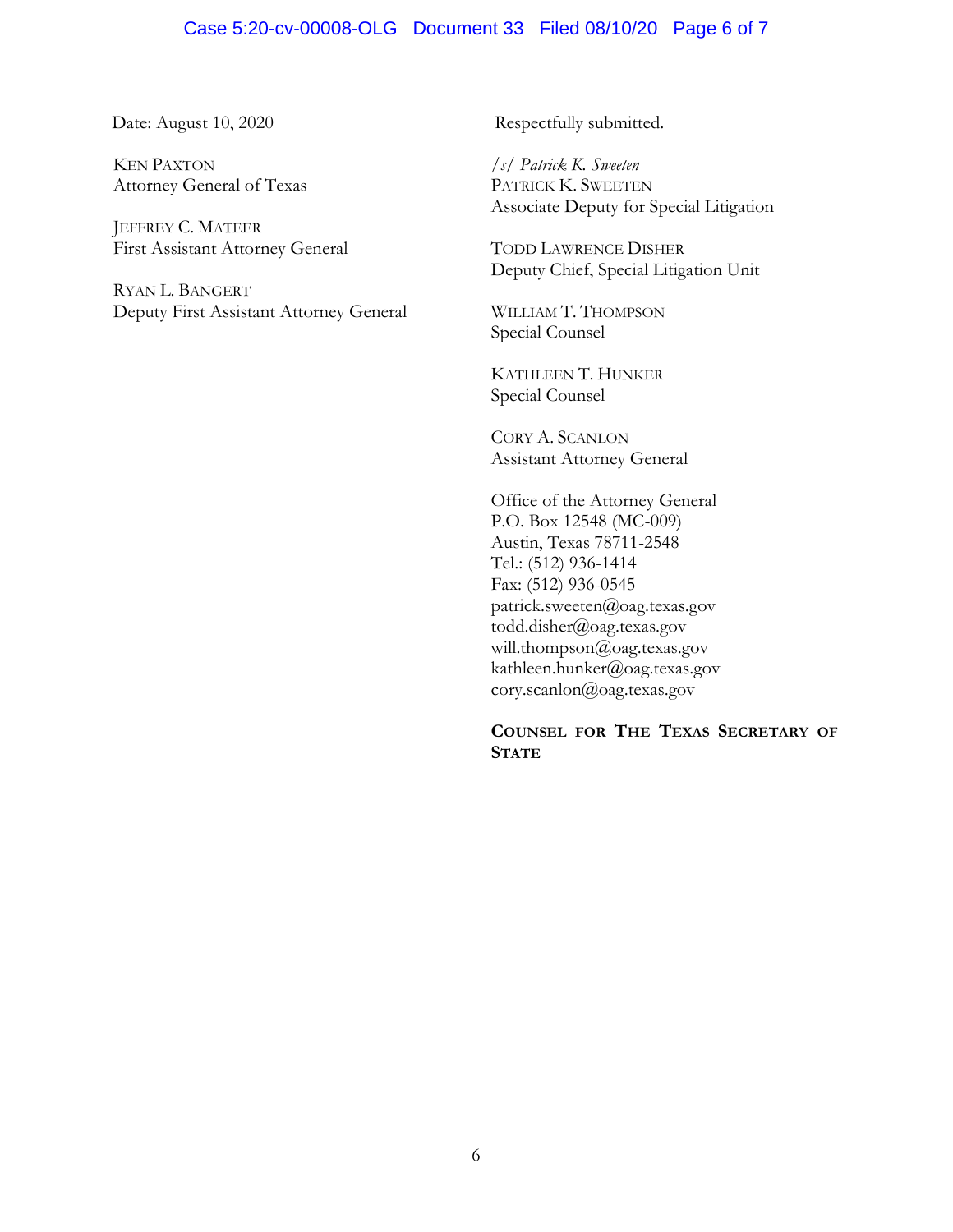### **CERTIFICATE OF CONFERENCE**

I certify that on August 10, 2020, I conferred with counsel for the Plaintiffs about the foregoing motion and that counsel for Plaintiffs indicated they were opposed.

> */s/ Patrick K. Sweeten* PATRICK K. SWEETEN

### **CERTIFICATE OF SERVICE**

I certify that a true and accurate copy of the foregoing document was filed electronically (via CM/ECF) on August 10, 2020, and that all counsel of record were served by CM/ECF.

> */s/ Patrick K. Sweeten* PATRICK K. SWEETEN